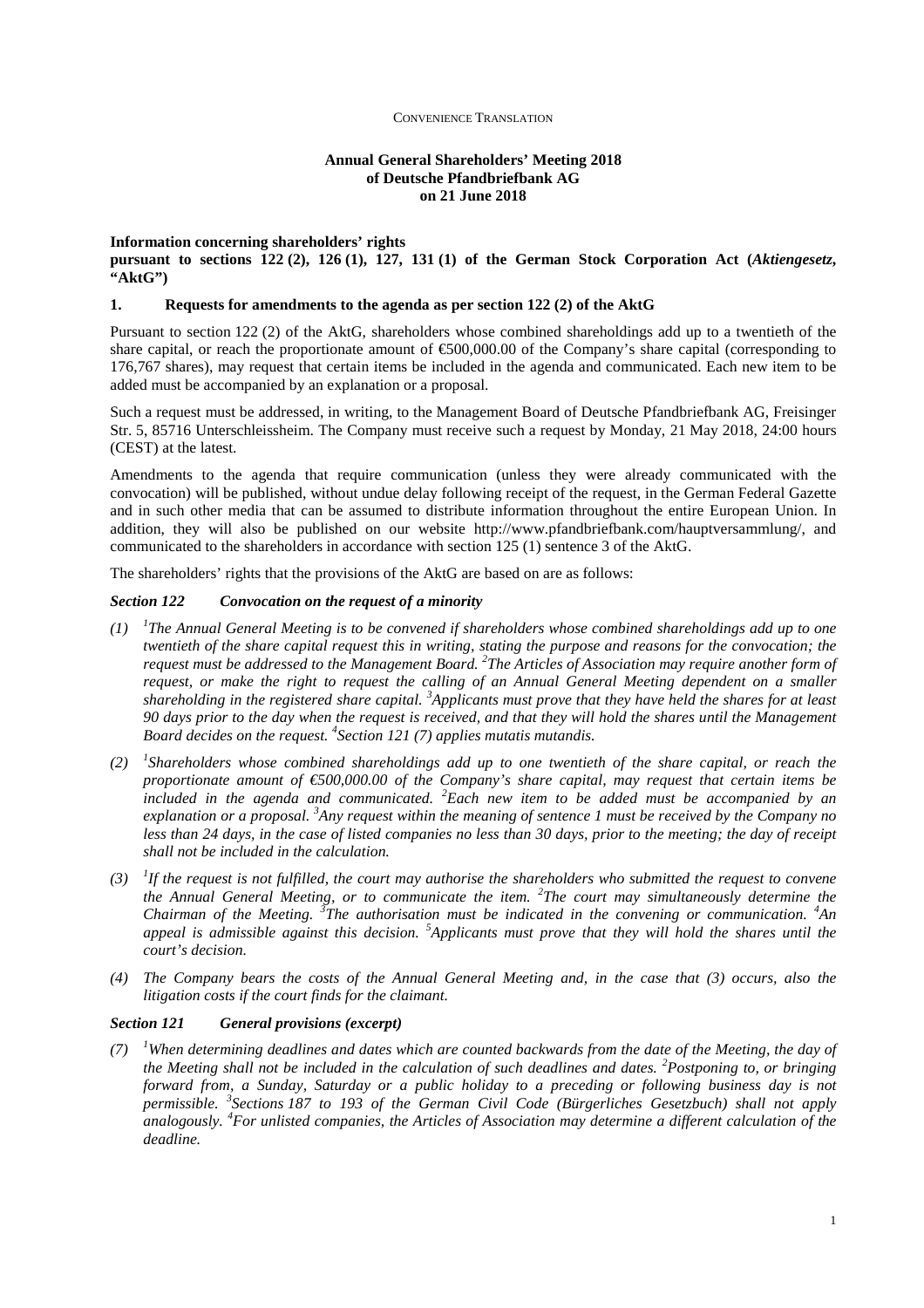# *Section 70 Calculation of shareholding period*

*<sup>1</sup>Where exercising the rights of a share depends on the shareholder having been in possession of the share for a specific time period, a claim to transfer of ownership against a credit institution, financial services provider or a company acting as per section 53 (1) sentence 1 or section 53b (1) sentence 1 or 53b (7) of the German Banking Act (Kreditwesengesetz, "KWG") shall be deemed equivalent to ownership. <sup>2</sup> The shareholding period of a predecessor in title is ascribed to the shareholder if the latter acquired the share free of charge, from his trustee, as universal successor, in the event of the liquidation of a Community, or a portfolio transfer pursuant to section 13 of the German Insurance Supervision Act (Versicherungsaufsichtsgesetz) or section 14 of the German Home Loan Savings Associations Act (Gesetz über Bausparkassen).* 

# **2. Counter-proposals and nominations according to sections 126 (1), 127 of the AktG**

Each shareholder is entitled to lodge counter-proposals in response to resolutions proposed on the agenda items, or to nominate any person or institution to be appointed as a member of the Supervisory Board, or as auditor.

If the counter-proposals pursuant to section 126 (1) of the AktG are to be made available by the Company prior to the Annual General Meeting, they must be sent to the Company, including an explanatory remark, no later than 14 days prior to the Annual General Meeting, i.e. by Wednesday, 6 June 2018, 24:00 hours (CEST), either i) by post to the address Deutsche Pfandbriefbank AG, Investor Relations, Attn. Mr Michael Heuber, Freisinger Straße 5, 85716 Unterschleissheim, Germany, or ii) via fax to +49-89-2880-10319. Counter-proposals sent to other addresses need not be made available.

The time of receipt of a counter-proposal in the Company's mailroom is decisive for meeting the deadline. In the case that one of exclusions in accordance with section 126 (2) of the AktG applies, a counter-proposal need not be made available. Substantiations also not need be made accessible where they exceed 5,000 characters in total.

Subject to section 126 (2), (3) of the AktG, shareholders' counter-proposals that are to be made available will be published at http://www.pfandbriefbank.com/hauptversammlung/ together with the shareholder's name and an explanatory remark, as well as any related statements by the management.

According to section 127 of the AktG, these rules also apply, *mutatis mutandis*, to shareholder nominations for the appointment of members of the Supervisory Board or of auditors. Such nominations must also be sent to the Company exclusively i) by post to the address Deutsche Pfandbriefbank AG, Investor Relations, Attn. Mr Michael Heuber, Freisinger Straße 5, 85716 Unterschleissheim, Germany, or ii) via fax to +49-89-2880-10319. Such nominations need not be justified. In addition to the grounds defined in section 126 (2) of the AktG, a nomination needs not be made available by the Management Board inter alia if the nomination does not contain name, executed profession and residence of the candidate. Nominations for the election of Supervisory Board members need not be made available if they do not include details on the membership of the proposed candidates for election to the Supervisory Board in other statutory supervisory boards within the meaning of section 125 (1) sentence 5 of the AktG.

The right of every shareholder to table counter-proposals or submit nominations regarding the various items of the agenda at the Annual General Meeting without having sent them to the Company previously shall remain unaffected. Please note that even those counter-proposals or nominations submitted to the Company in good time will only be taken into consideration at the Annual General Meeting if they are made or presented orally.

The shareholders' rights that the provisions of the AktG are based on – which also determine in which cases counter-proposals and nominations need not be made available – are as follows:

## *Section 126 Motions by shareholders*

*(1) <sup>1</sup>Motions by shareholders, including the shareholder's name, the substantiation and any statement by the management, shall be made available to the entitled parties listed in section 125 (1) to (3), provided that the requirements stated therein are met, if the shareholder has forwarded a counter-proposal to a proposal of the Management Board and the Supervisory Board on a particular agenda item, including its substantiation, no less than 14 days prior to the Company's Meeting to the address specified in the invitation for this purpose.*  <sup>2</sup>The day of receipt shall not be included in the calculation of the deadline. <sup>3</sup>*For listed companies, the information to be made available must be accessible via the Company's website. <sup>4</sup> Section 125 (3) shall apply mutatis mutandis.*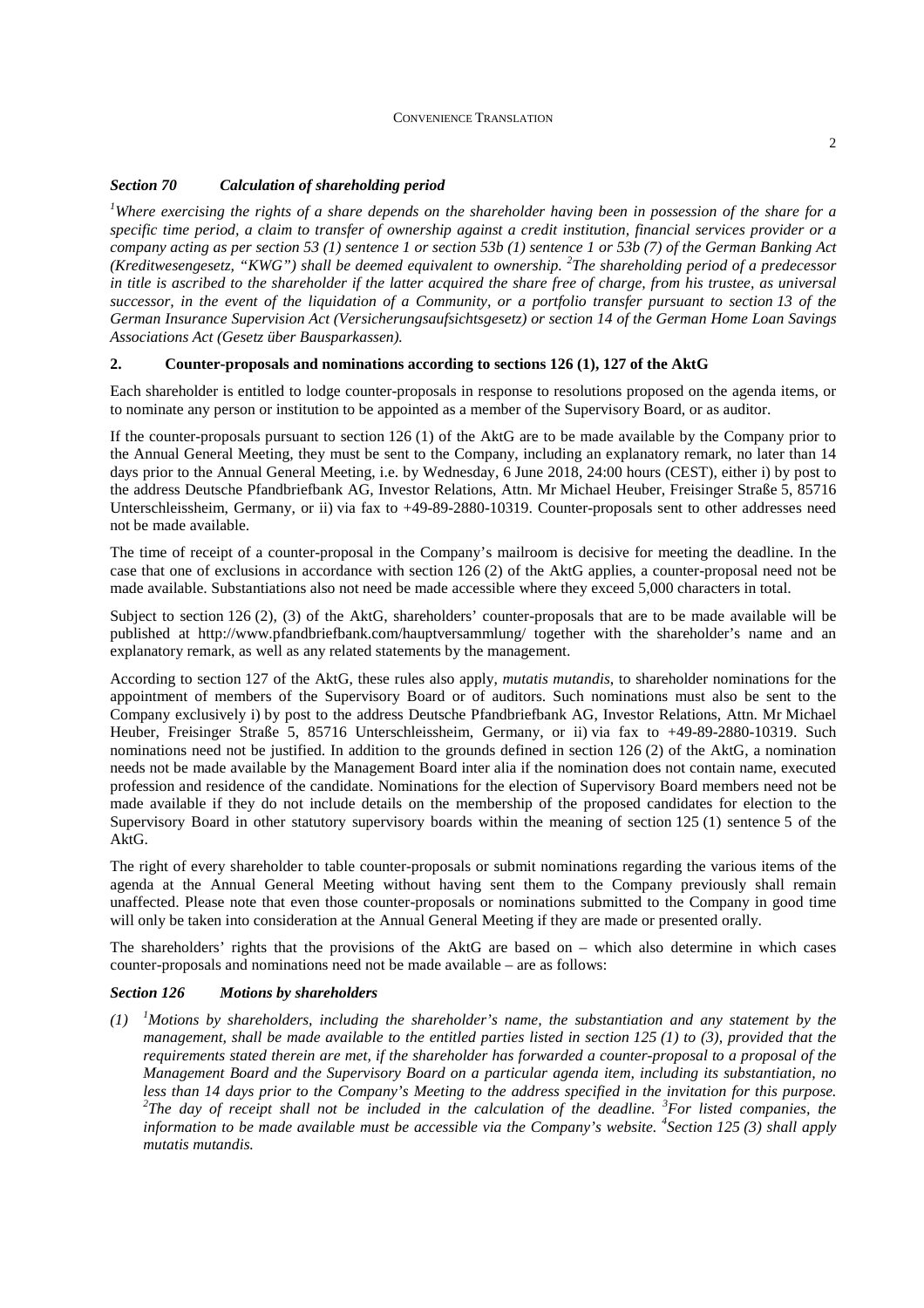- $(2)$  <sup>1</sup>*Counter-proposals and their substantiation do not need to be made available if* 
	- *1. the Management Board would incur criminal liability by doing so;*
	- *2. the counter-proposal would result in the passing of a resolution by the Annual General Meeting that is in contravention of the law or the Articles of Association;*
	- *3. material points of the substantiation contain manifestly incorrect or misleading information, or insults;*
	- *4. a counter-proposal of the shareholder that is based on the same issue has already been made available to a Company's Annual General Meeting pursuant to section 125;*
	- *5. the same counter-proposal of the shareholder, including essentially the same substantiation, was made available to at least two of the Company's Annual General Meetings over the past five years pursuant to section 125, and less than one-twentieth of the share capital represented at the Annual General Meeting voted in favour of such counter-proposal;*
	- *6. where the shareholder indicates that he does not wish to attend the Annual General Meeting in person or to be represented by a proxy; or*
	- *7. where, at two Annual General Meetings during the past two years, the shareholder failed, in person or by proxy, to bring forward the counter-proposal previously communicated by him.*

*<sup>2</sup>Substantiations of a counter-proposal need not be made accessible if they exceed 5,000 characters in total.* 

*(3) Where several shareholders bring forward counter-proposals with regard to the same item to be resolved, the Management Board may combine the counter-proposals and their substantiations.* 

# *Section 127 Nominations by shareholders*

<sup>1</sup> Section 126 shall apply, mutatis mutandis, to shareholder nominations for the appointment of members of the Supervisory Board or of auditors. <sup>2</sup> Such a nomination need not be justified. <sup>3</sup> Furthermore, the Management Board *not need make said nomination accessible if such nomination does not include the information specified in section 124 (3) sentence 4 and section 125 (1) sentence 5. <sup>4</sup> The Management Board shall add the following information to a shareholder nomination for the appointment of Supervisory Board members of a listed company to which the Co-Determination Act Mitbestimmungsgesetz), the Coal, Iron and Steel Industry Co-Determination Act (Montan-Mitbestimmungsgesetz, "Montan-MitbestG") or the Co-Determination Amendment Act (Mitbestimmungsergänzungsgesetz) applies – must include:* 

- *1. Note on the requirements of section 96 (2);*
- *2. Disclosure of whether objections were raised against total fulfillment as set out in section 96 (2) sentence 3; and*
- *3. Disclosure of how many seats within the Supervisory Board have to be taken by female and male members in order to fulfil the mandatory minimum quota pursuant to section 96 (2) sentence 1.*

## *Section 124 Publication of amendment motions; proposals for resolutions (excerpt)*

*(3) <sup>1</sup>When announcing a Meeting, the Management Board and Supervisory Board, in the case of the election of Supervisory Board members or auditors, only the Supervisory Board, must make proposals for resolution on each agenda item to be decided on by the Annual General Meeting. <sup>2</sup> In the case of listed companies within the meaning of section 264d of the German Commercial Code (Handelsgesetzbuch, "HGB"), CRR credit institutions as per section 1 (3d) sentence 1 of the KWG, with the exception of institutions set out in section 2 (1) no. 1 and 2 of the KWG, or insurance companies within the meaning of section 2 (1) of the Council Directive 91/674/EEC, the proposal submitted by the Supervisory Board for the appointment of an auditor is to be based on the recommendation of the Audit Committee. <sup>3</sup> Sentence 1 does not apply if the Annual General Meeting is bound to nominations as set out in section 6 of the Montan-MitbestG when electing Supervisory Board members, or if the agenda item to be decided on has been added to the agenda on the request of a minority. <sup>4</sup>Nominations of Supervisory Board members or auditors must include name, executed profession and residence of the candidate. <sup>5</sup> If the Supervisory Board is to include employees as members of the Supervisory Board, resolutions passed by the Supervisory Board on nominations for the election of Supervisory Board members only require the majority of votes cast by the shareholder representatives on the Supervisory Board; section 8 of the Montan-MitbestG shall remain unaffected.* 

## *Section 125 Notifications for Shareholders and Supervisory Board members*

 $(1)$ *The Management Board has to inform credit institutions and shareholders' associations which exercised voting rights for shareholders in the last Annual General Meeting, or which have requested to be notified*  about the convocation of the Annual General Meeting, no less than 21 days prior to the Meeting. <sup>2</sup>The day of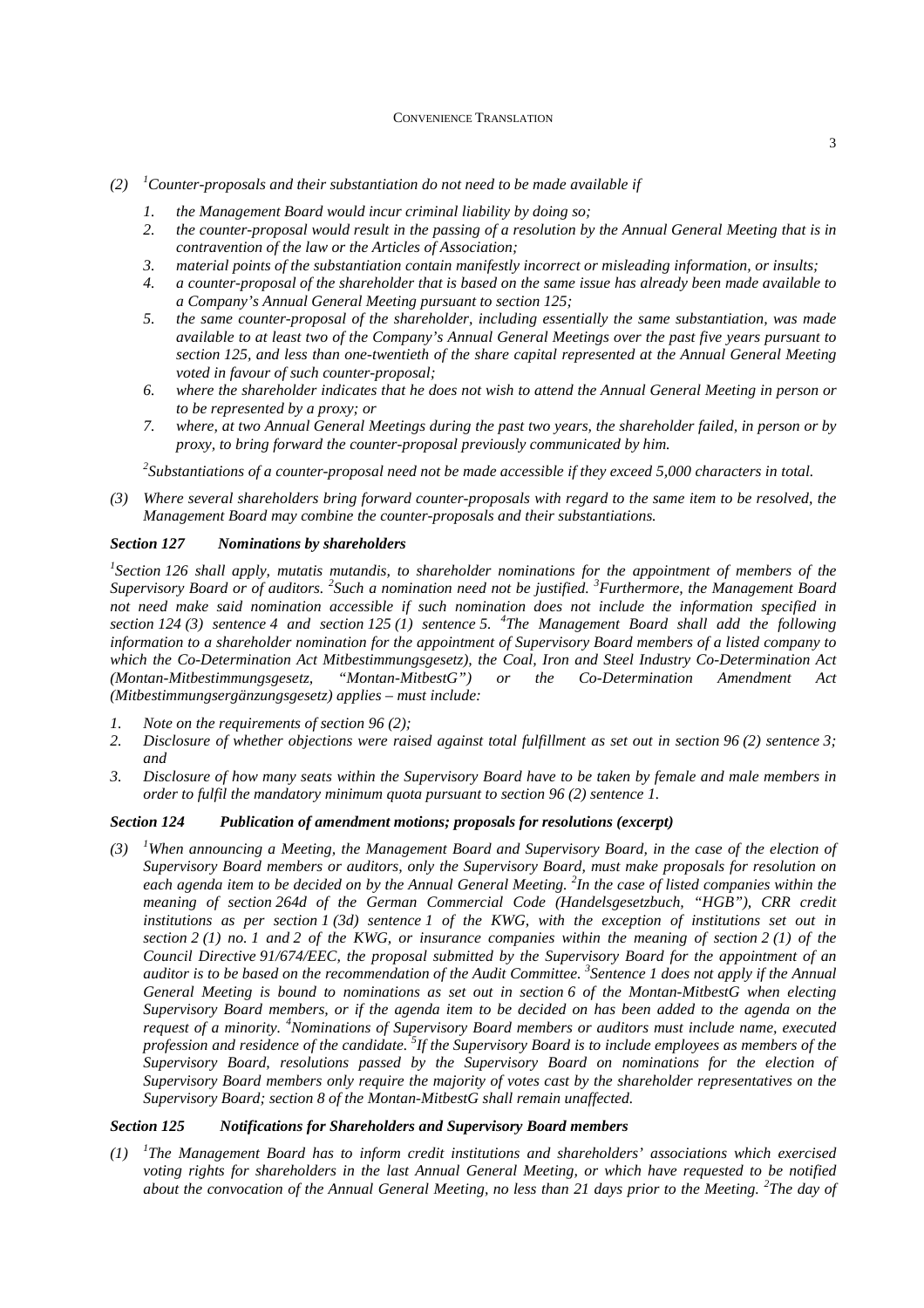*notification shall not be included in the calculation of the deadline. <sup>3</sup> In the event that the agenda is to be amended pursuant to section 122 (2), listed companies must notify the entitled parties of the amended agenda. 4 The notification must include the information that voting rights may be exercised by way of authorised representatives, including shareholders' associations. <sup>5</sup>For listed companies, nominations for the election of Supervisory Board members shall include details on the membership of the proposed candidates for election to the Supervisory Board in other statutory supervisory boards, as well as on any offices held in similar governing bodies of commercial enterprises within Germany or abroad.* 

- *(2) <sup>1</sup> The Management Board must provide the same notification to shareholders who request it, or to those shareholders who are named as shareholders in the Company's share register at the beginning of the 14th day before the Meeting. <sup>2</sup> The Articles of Association may restrict the means of transmission to electronic communication.*
- *(3) Every Supervisory Board member may request that the Management Board send him the same notifications.*
- *(4) Every Supervisory Board member and every shareholder must be informed about the resolutions decided upon at the Annual General Meeting if they so request.*
- *(5) Financial services providers and companies acting as per section 53 (1) sentence 1 or section 53b (1) sentence 1 or 53b (7) of the KWG are seen as equivalents to credit institutions.*

# *Section 96 Composition of the Supervisory Board (excerpt)*

*(2) <sup>1</sup> Supervisory boards of listed companies for which the Co-Determination Act, the Coal, Iron and Steel Industry Co-Determination Act or the Co-Determination Amendment Act apply shall be composed of at least 30% female and at least 30% male members. <sup>2</sup> The Supervisory Board must adhere to the mandatory minimum quota as a whole. <sup>3</sup> In the case that shareholder or employee representatives – based on a majority vote before the election – inform the Chairman of the Supervisory Board that they object the total fulfilment, the mandatory minimum quota must be fulfilled separately by shareholder and employee representatives. <sup>4</sup> The figures must be rounded up or down to the nearest whole number of persons. 5 Should, in case of total fulfilment, the higher quota of female members within one side be reduced subsequently to the extent that it contradicts total fulfilment, it does not affect the validity of the respective other side's composition. <sup>6</sup> The process of electing members to the Supervisory Board by the Annual General Meeting, and the delegation to the Supervisory Board which are carried out in breach of the mandatory minimum quota are void. <sup>7</sup> In the event that an election is declared void due to other reasons, elections carried out in the meantime do not violate the mandatory minimum quota. <sup>8</sup> The Acts on Co-Determination as mentioned in sentence 1 shall apply to the election of employee representatives to the Supervisory Board.* 

## **3. Right to disclosure pursuant to section 131 (1) of the AktG**

In accordance with section 131 (1) of the AktG, every shareholder may request that the Management Board provides information on the Company's affairs at the Annual General Meeting, to the extent that such information is necessary to make a reasonable assessment of an agenda item, and provided that no privilege of non-disclosure applies. The Management Board's disclosure obligation also relates to the legal and commercial relationships between the Company and its affiliated companies. The duty of disclosure also includes information on the position of Deutsche Pfandbriefbank Group and of the companies included in the consolidated financial statements of Deutsche Pfandbriefbank AG.

The provisions of the AktG on which those shareholders' rights are based – which also determine the preconditions allowing the Management Board to abstain from making the disclosure – are as follows:

# *Section 131 Shareholders' right to disclosure*

*(1) <sup>1</sup>Every shareholder may request that the Management Board provide information on the Company's affairs at the Annual General Meeting, to the extent that such information is necessary to make a reasonable assessment*  of the relevant agenda item. <sup>2</sup>The disclosure obligation also relates to the legal and commercial relationships *between the Company and an affiliated company. <sup>3</sup>Where a Company avails itself of the relief provided under section 266 (1) sentence 3, section 276 or section 288 of the HGB, every shareholder may request that, at the Annual General Meeting resolving on the annual financial statements, the annual financial statements be presented to him in the form they would have been presented had the relief not applied. <sup>4</sup> The disclosure obligation of the parent company's Management Board (section 290 (1) and (2) of the HGB) at the Annual General Meeting, at which the consolidated financial statements and the group management report are*